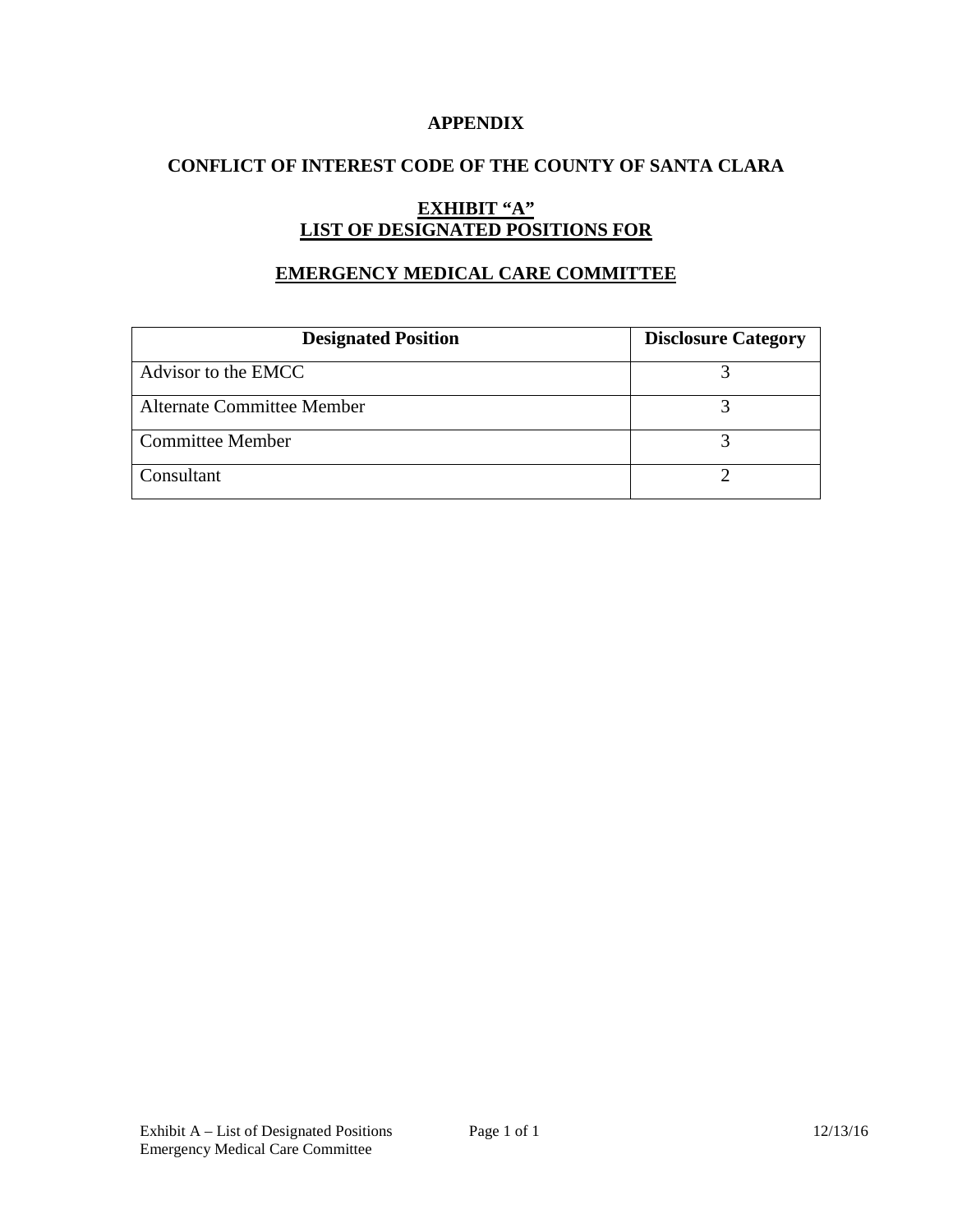#### **APPENDIX**

### **CONFLICT OF INTEREST CODE OF THE COUNTY OF SANTA CLARA**

### **EXHIBIT "B" DISCLOSURE CATEGORIES FOR**

## **EMERGENCY MEDICAL CARE COMMITTEE**

Pursuant to the County of Santa Clara's Conflict of Interest Code, Disclosure Categories 1 and 2 shall read as follows for all Code Agencies.

**Disclosure Category 1:** Persons in this category shall disclose:

(1) all investments in, business positions in, and income (including gifts, loans and travel payments) from:

(a) all sources that provide, plan to provide, or have provided in the last two years, facilities, goods, software, hardware, or related technology, equipment, vehicles, machinery or services, including training or consulting services, to the County;

(b) all sources that are subject to the regulatory, monitoring, investigatory, enforcement, valuation, certification, permit or licensing authority of, or have an application for a license, permit or certificate pending before, the County;

(c) all sources that receive, are planning to apply to receive, or have received in the last two years, grants or other monies from or through the County; and sources that receive referrals to provide assessments and/or treatments that are required or recommended by the County; and

(2) all interests in real property in the County of Santa Clara located entirely or partly within the County, or within two miles of County boundaries, or of any land owned or used by the County.

**Disclosure Category 2:** Each Consultant shall disclose: (1) all investments in, business positions in, and income (including gifts, loans and travel payments) from: (a) all sources that provide, plan to provide, or have provided in the last two years, facilities, goods, software, hardware, or related technology, equipment, vehicles, machinery or services, including training or consulting services, to the County; (b) all sources that are subject to the regulatory, monitoring, investigatory, enforcement, valuation, certification, permit or licensing authority of, or have an application for a license, permit or certificate pending before, the County; (c) all sources that receive, are planning to apply to receive, or have received in the last two years, grants or other monies from or through the County; and